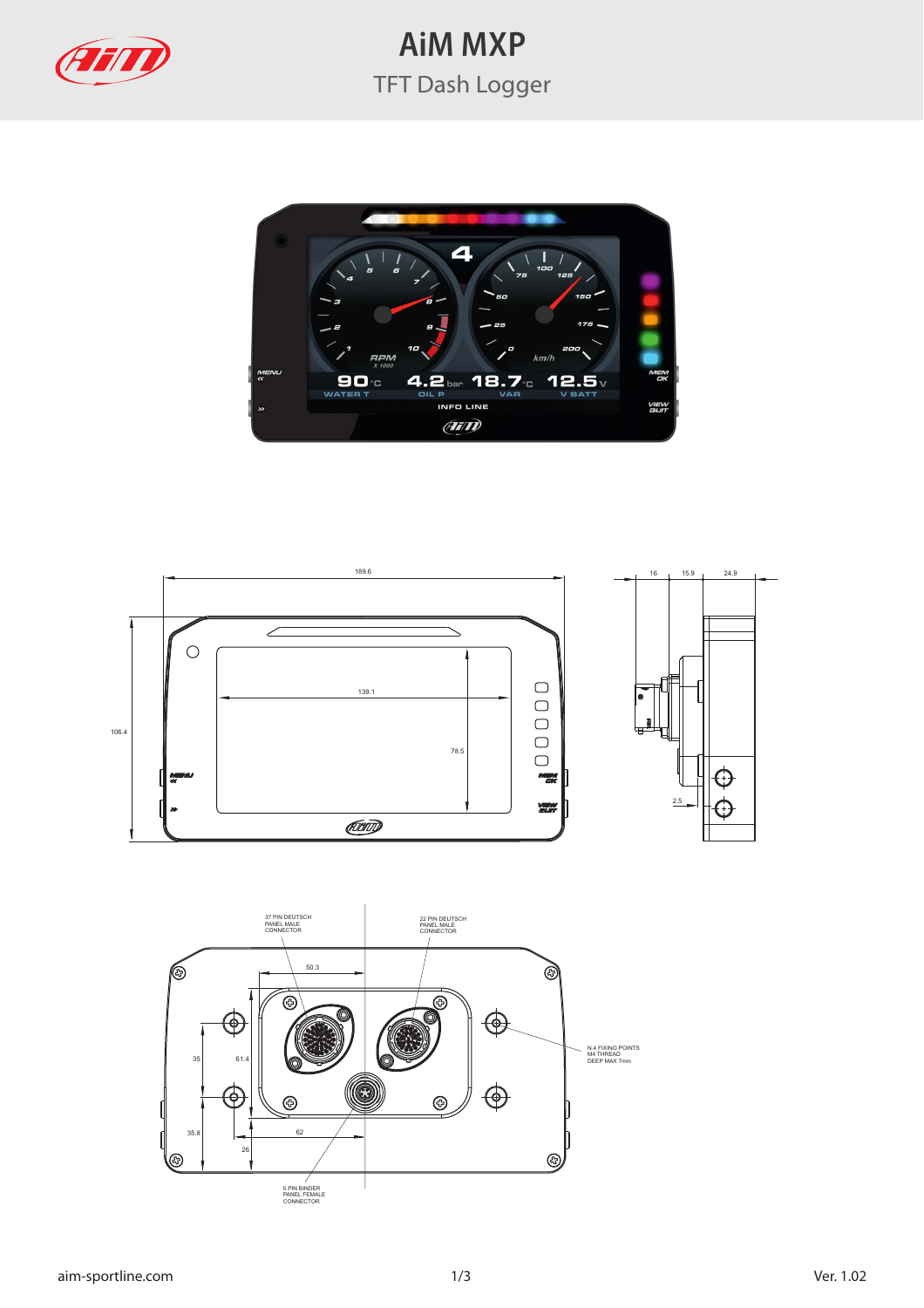

**AiM MXP** TFT Dash Logger

## **Technical specifications**

| <b>Display</b>                  | 6" TFT                                                                     |
|---------------------------------|----------------------------------------------------------------------------|
| <b>Resolution</b>               | 800x480 pixels                                                             |
| <b>Contrast</b>                 | 600:1                                                                      |
| <b>Brightness</b>               | 700cd/m2 - 1,100 Lumen                                                     |
| <b>Ambient light sensor</b>     | Yes                                                                        |
| <b>Alarm display icons</b>      | Yes, freely configurable                                                   |
| <b>Shift Lights</b>             | 10 configurable RGB LEDs                                                   |
| <b>Alarm LEDs</b>               | 5 configurable RGB LEDs                                                    |
| <b>CAN</b> connections          | 3                                                                          |
| <b>ECU</b> connection           | CAN, RS232 or K-Line to 1,000+ industry leading ECUs                       |
| <b>ECU compatibility</b>        | 1,000+ industry leading ECUs                                               |
| <b>Expansion CAN connection</b> | GPS Module, Channel Expansion, TC Hub, Lambda Controller, SmartyCam HD     |
| <b>Analog inputs</b>            | 8 fully configurable, max 1,000 Hz each                                    |
| <b>Digital inputs</b>           | 4 Speed inputs, lap signal, coil RPM input                                 |
| <b>Digital outputs</b>          | 2 (1 A max each)                                                           |
| <b>Second CAN</b>               | Yes                                                                        |
| <b>Wi-Fi connection</b>         | Yes                                                                        |
| <b>Inertial platform</b>        | Internal 3 axis $\pm$ 5G accelerometer + 3 axis gyro + 3 axis magnetometer |
| <b>Internal memory</b>          | 4 GB                                                                       |
| <b>Body</b>                     | Anodized Aluminum                                                          |
| <b>Pushbuttons</b>              | Metallic                                                                   |
| <b>Connectors</b>               | 2 Motorsport connectors + 1 Binder connector                               |
| <b>Dimensions</b>               | 189.6 x 106.4 x 24.9 mm                                                    |
| Weight                          | 640 g                                                                      |
| <b>Power consumption</b>        | 400 mA                                                                     |
| Waterproof                      | <b>IP65</b>                                                                |
|                                 |                                                                            |

## **Part numbers**

| XA6MXPA13G1 | $MXP + 1.3$ m GPS Module $+ 37$ pins standard harness             |
|-------------|-------------------------------------------------------------------|
| XA6MXPA20G1 | $MXP + 2$ m GPS Module $+ 37$ pins standard harness               |
| XA6MXPA40G1 | $MXP + 4$ m GPS Module $+ 37$ pins standard harness               |
| XA6MXPA20R1 | $MXP + 2$ m GPS Module «roof» version $+37$ pins standard harness |
| XA6MXPA40R1 | $MXP + 4$ m GPS Module «roof» version $+37$ pins standard harness |